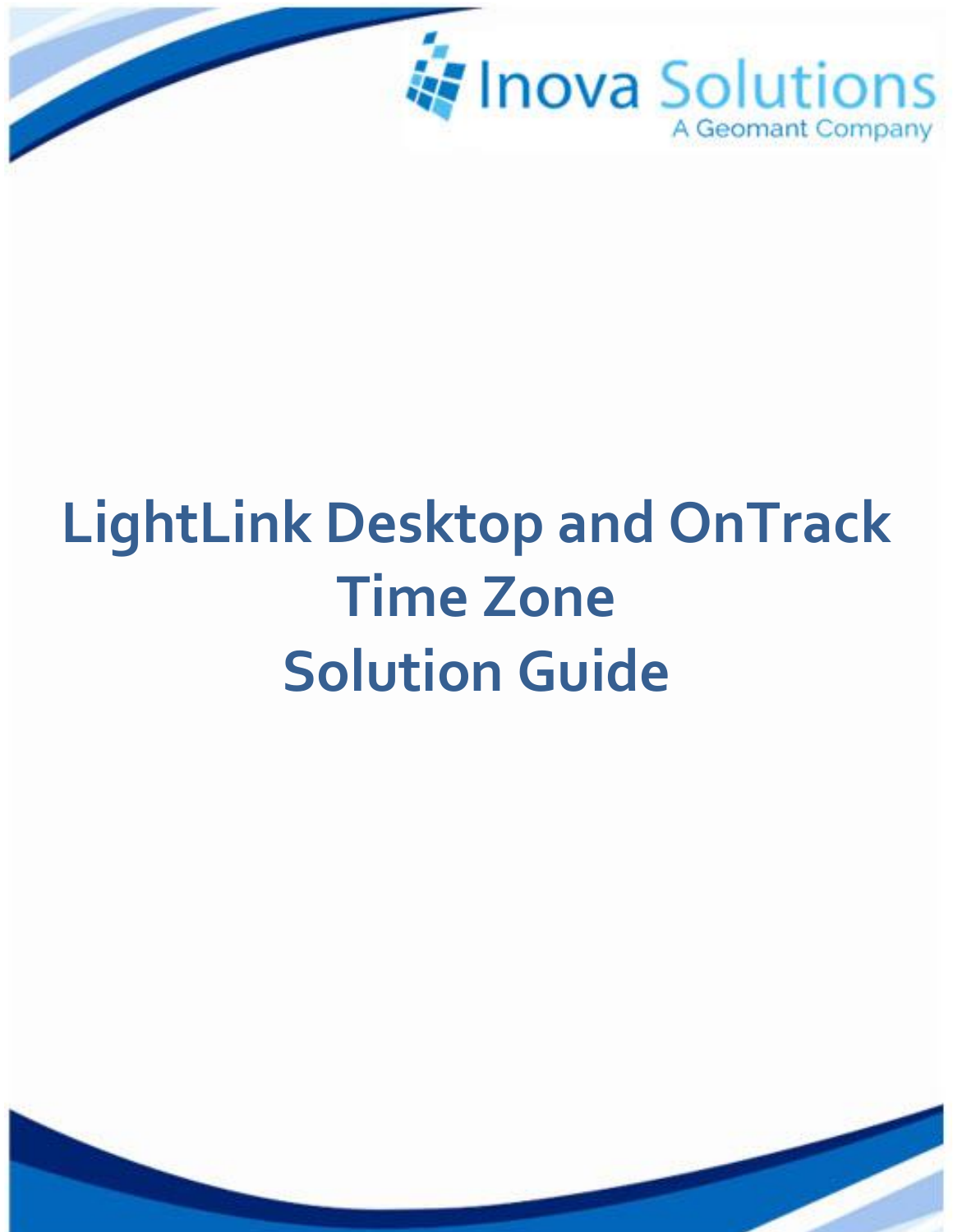

#### LightLink Desktop and OnTrack Time Zone Solution Guide

June  $4, 2010$ 

#### NOTICE OF TRADEMARK:

Inova LightLink is a trademark of Inova Solutions.

Microsoft, Microsoft Windows, and PowerPoint are registered trademarks of Microsoft Corporation.

Adobe and Macromedia Flash are registered trademarks of Adobe Systems.

QuickTime is a registered trademark of Apple Computer.

While reasonable efforts have been taken in the preparation of this document to ensure its accuracy, Inova Solutions, Inc. assumes no liability resulting from any errors or omissions in this manual, or from the use of the information contained herein.

> © 2021 Inova Solutions, Inc., a Geomant Company 971 2nd ST S.E. Charlottesville, VA 22902 434.817.8000 [www.inovasolutions.com](http://www.inovasolutions.com/)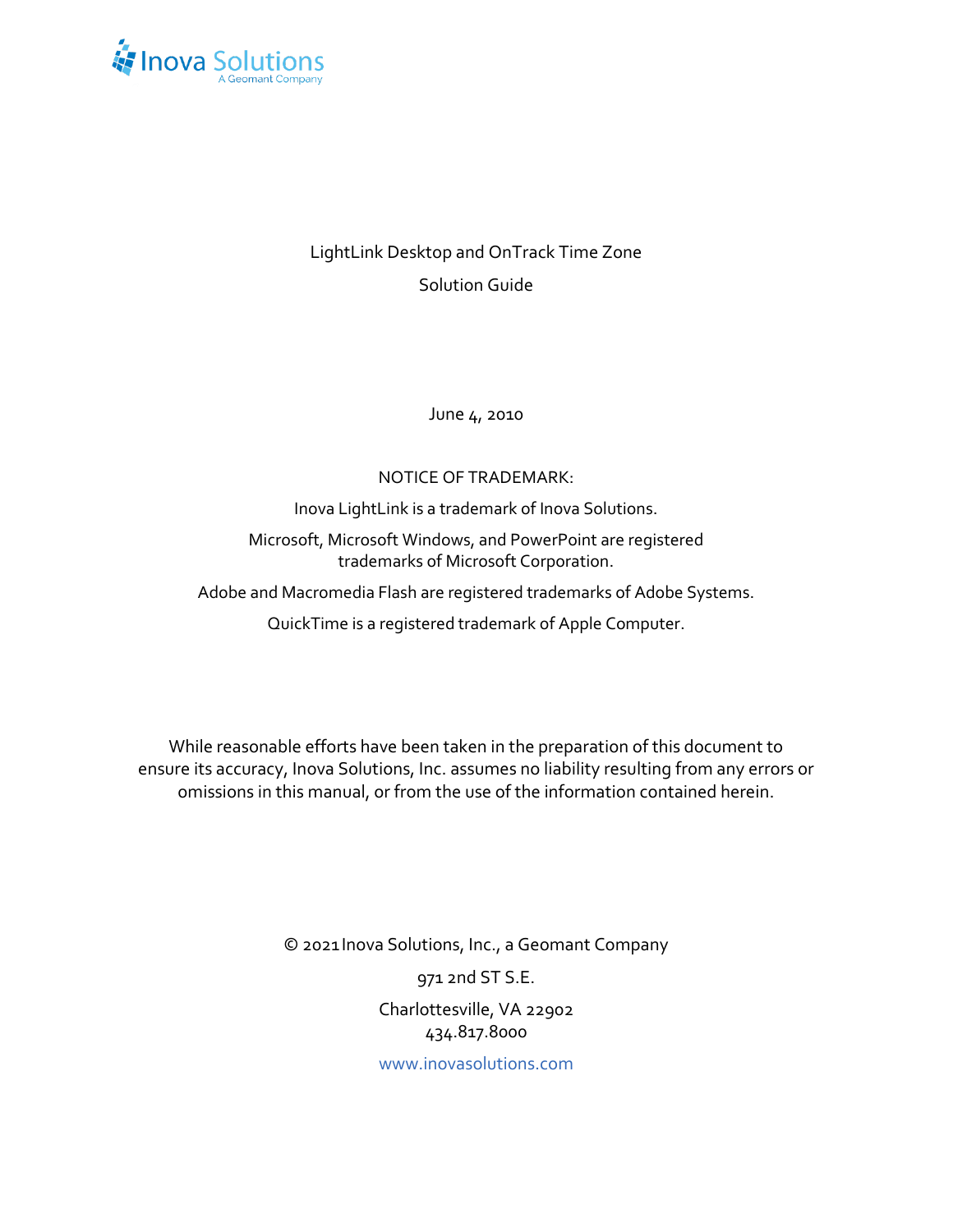## Inova Solutions

### **Table of Contents**

| 1.1. |  |
|------|--|
| 1.2. |  |
| 1.3. |  |
| 1.4. |  |
| 1.5. |  |
|      |  |
|      |  |
| 2.1. |  |
| 2.2. |  |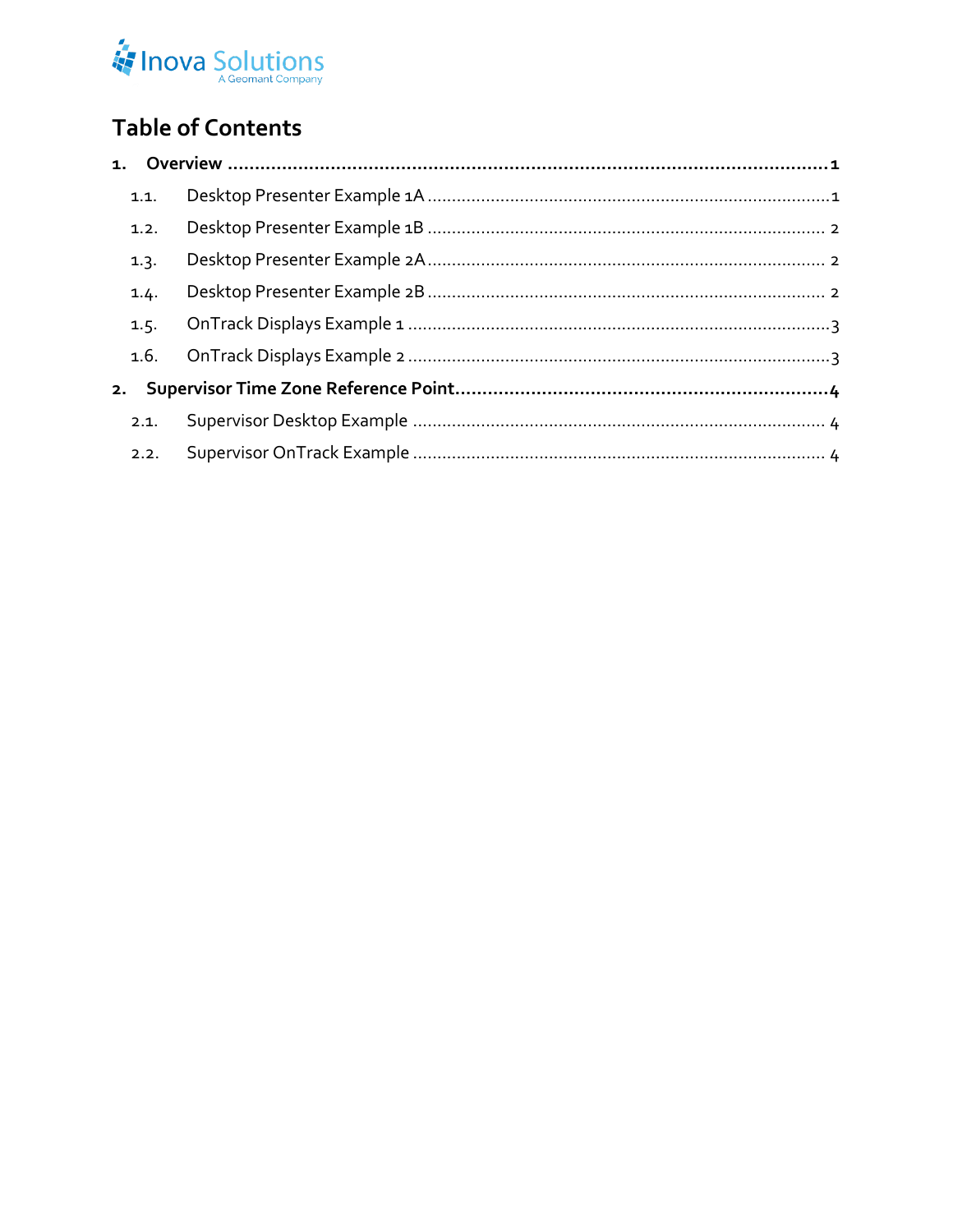

#### <span id="page-3-0"></span>**1. Overview**

This document details how our Desktop Presenter client and OnTrack Display will function when operating in different time zones. LightLink operates on several types of output devices (Desktop Presenter clients, Broadcaster clients, OnTrack wallboard displays) and can send messages with various kinds of schedules (start now, end in five minutes, end at 10:30 am, play only on Fridays). LightLink is designed to work with the output devices in the same time zone as the OCM that sends messages to them. However, we have system configurations that operate outside of that design and this document illustrates some of the behaviors that can occur as a result of time zone differences.

The Broadcaster clients and Desktop Presenter clients will base the message schedules on their system's local time and time zone. If the time zone of the Output Channel Manager (OCM) is different than the time zone of the client then there will be message start and stop differences. Messages are sent to the clients based on the time of OCM, but the client will evaluate the schedule based on its own local system time.

The OnTrack wallboard display receives its time from the OCM and does not base the message schedule on the time zone in which the display physically resides. The display is completely oblivious to time zone location and is only aware of the OCM time.

The following are common scenarios that represent Desktop Presenter and OnTrack message scheduling.

#### <span id="page-3-1"></span>**1.1. Desktop Presenter Example 1A**

- OCM located in EST zone
- Client located in CST zone
- Current time is 9AM EST (8AM CST)
- A Message Editor message is created with a Start Now/End Never schedule.

When the message is sent with a start time of "now", the OCM interprets "now" as its local time and includes that in the message without any time zone information. In this example 9:00 AM EST is the "now". The message arrives at the client desktop that is located in CST and the client evaluates the start time by comparing it to the current local system time. The start time is 9:00 AM and the current time in CST is 8:00 AM. The message will not start playing for another hour, until 9:00 AM (CST time)… in other words the message will not actually start playing "now" in the CST time zone, but instead starts an hour later when it's actually 9:00 AM CST.

The start time difference described above extends proportionately across time zones, according to their offsets. But since the ending criteria is "Never", the message will not stop until manual intervention occurs (and is thus not affected by time zones).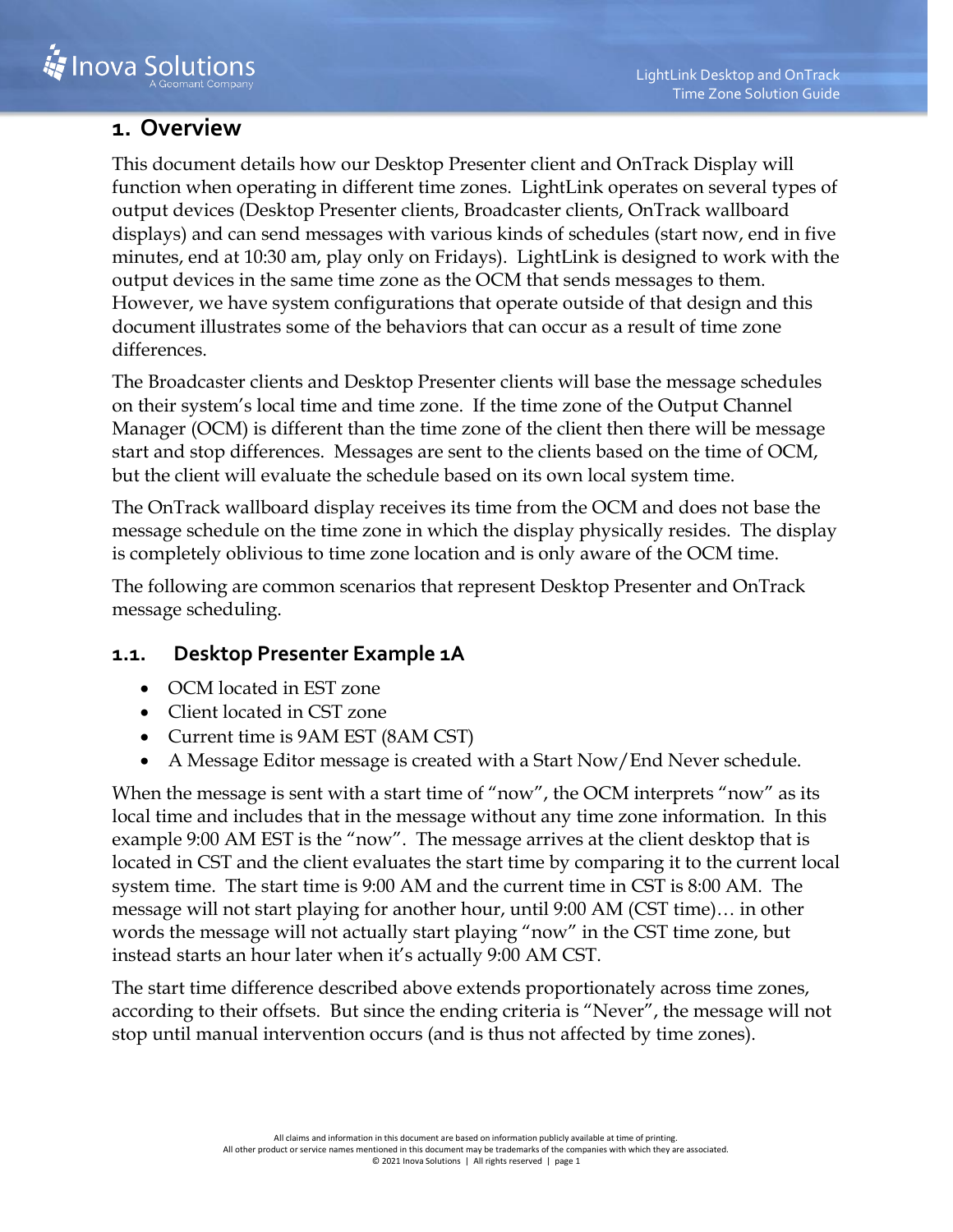#### <span id="page-4-0"></span>**1.2. Desktop Presenter Example 1B**

- OCM located in CST zone
- Client located in EST zone
- Current time is 9AM CST (10AM EST)
- A message is created with a Start Now/End Never schedule.

When the message is sent with a start time of "now", the OCM uses 9:00 AM CST as the "now". The message arrives at the client desktop that is located in the EST zone and the client evaluates the start time by comparing it with the current local system time. The start time is 9:00 AM, but the current time on the client is 10:00 AM EST. Thus, the message will begin playing immediately because the time to start has passed, and the message should already have been playing.

Extending this example, if a Desktop client were installed in PST zone, the message would not start playing for another 2 hours because the message timestamp is 9:00 AM and the current time in PST is 7:00 AM.

#### <span id="page-4-1"></span>**1.3. Desktop Presenter Example 2A**

This second example explains the functionality when a message schedule has a defined start time and/or end time. The same considerations apply from the Start Now/End Never examples, in that the Desktop Presenter client will evaluate the start and end times in the message compared to its current local system time.

- The OCM is located in EST zone
- Client is located in CST zone
- Current time is 9AM EST (8AM CST)
- A message is created with Start at 9:00 AM/End at 11:00 AM schedule.

When the message is received by the desktop client, the message start time is evaluated at the client located in the CST zone and compared against the current system time. The start time is 9:00 AM and the current system time is 8:00 AM CST. The message will not begin playing until 9:00 AM CST. However, the OCM monitoring what messages should be playing will stop the client playing that message at 11:00 AM EST, which means from the standpoint of the client in the CST zone, the message will play from 9:00 AM – 10:00 AM CST. This is important to understand: the message will only play for 1 hour because of the difference in time zones. This effect is exacerbated when the client is farther away from the OCM in terms of time zones.

#### <span id="page-4-2"></span>**1.4. Desktop Presenter Example 2B**

- The OCM is located in CST zone
- Client is located in EST zone
- Current time is 9AM CST (10AM EST)
- A message is created with Start at 9:00 AM/End at 11:00 AM schedule.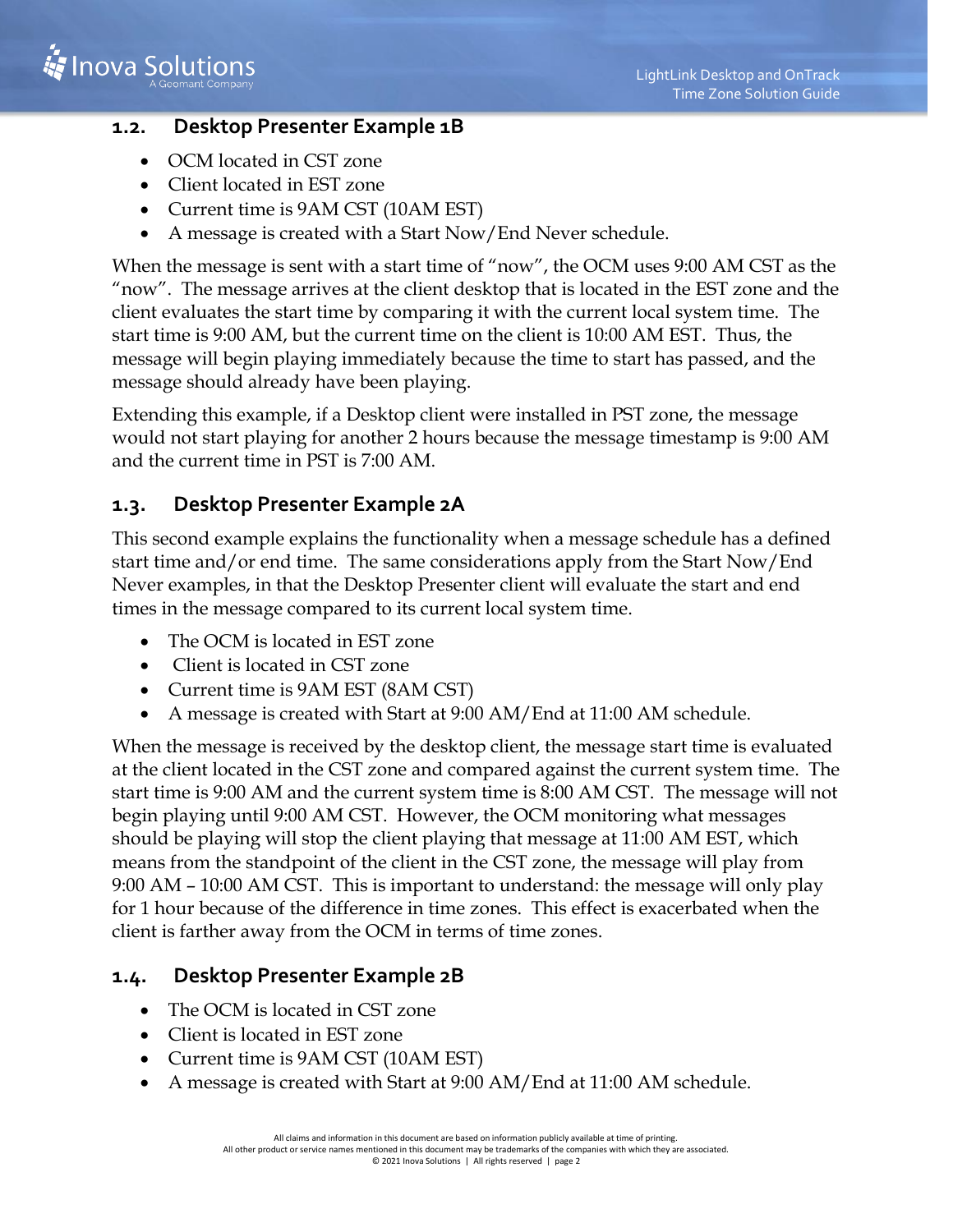When the message is received by the desktop client, the start time is evaluated at the client located in the EST zone and compared against the current local system time. The start time is 9:00 AM and the current system time is 10:00 AM EST. The message will immediately begin to play as the start time (9:00 AM) for the message has already passed. And as defined, the message will play until 11:00 AM. This is important to understand. Again, the message will only play for 1 hour (10am to 11am EST) because of the difference in time zones.

This functionality could cause confusion if the message schedule was to play for only an hour – Start at 9:00 AM/End at 10:00 AM (OCM in CST zone). This message would conceivably never play on Desktop Presenter (EST zone) as the start time and end time will be the same.

#### <span id="page-5-0"></span>**1.5. OnTrack Displays Example 1**

- OCM located in EST zone
- Display located in CST zone
- Current time is 9AM EST (8AM CST)
- A Message Editor message is created with a Start Now/End Never schedule.

The OnTrack wallboard displays function differently than the Desktop Presenter clients. The display connects back to the OCM and bases its time on the OCM time zone. For example, the OCM is located in EST and the display is physically located in CST. A message is created with Start Now/End Never schedule. The "now" time is 9:00 AM (EST). Because the OnTrack display bases the time from the OCM this message will start "now" – the effective time at the display is 9:00 AM, but for the people viewing the display their time is 8:00 AM (CST).

#### <span id="page-5-1"></span>**1.6. OnTrack Displays Example 2**

- OCM located in CST zone
- Display located in EST zone
- Current time is 9AM CST (10AM EST)
- A Message Editor message is created with a Start Now/End Never schedule.

The OCM is located in the CST time zone. The wallboard display is physically located in the EST time zone. A message is created with Start Now/End Never schedule. The "now" time is 9:00 AM (CST). Because the OnTrack display bases the time from the OCM this message will start "now" – the time at the display is 9:00 AM. It does not matter that the time in EST time zone is actually 10:00 AM – the display is only aware of the OCM time and not its physical location.